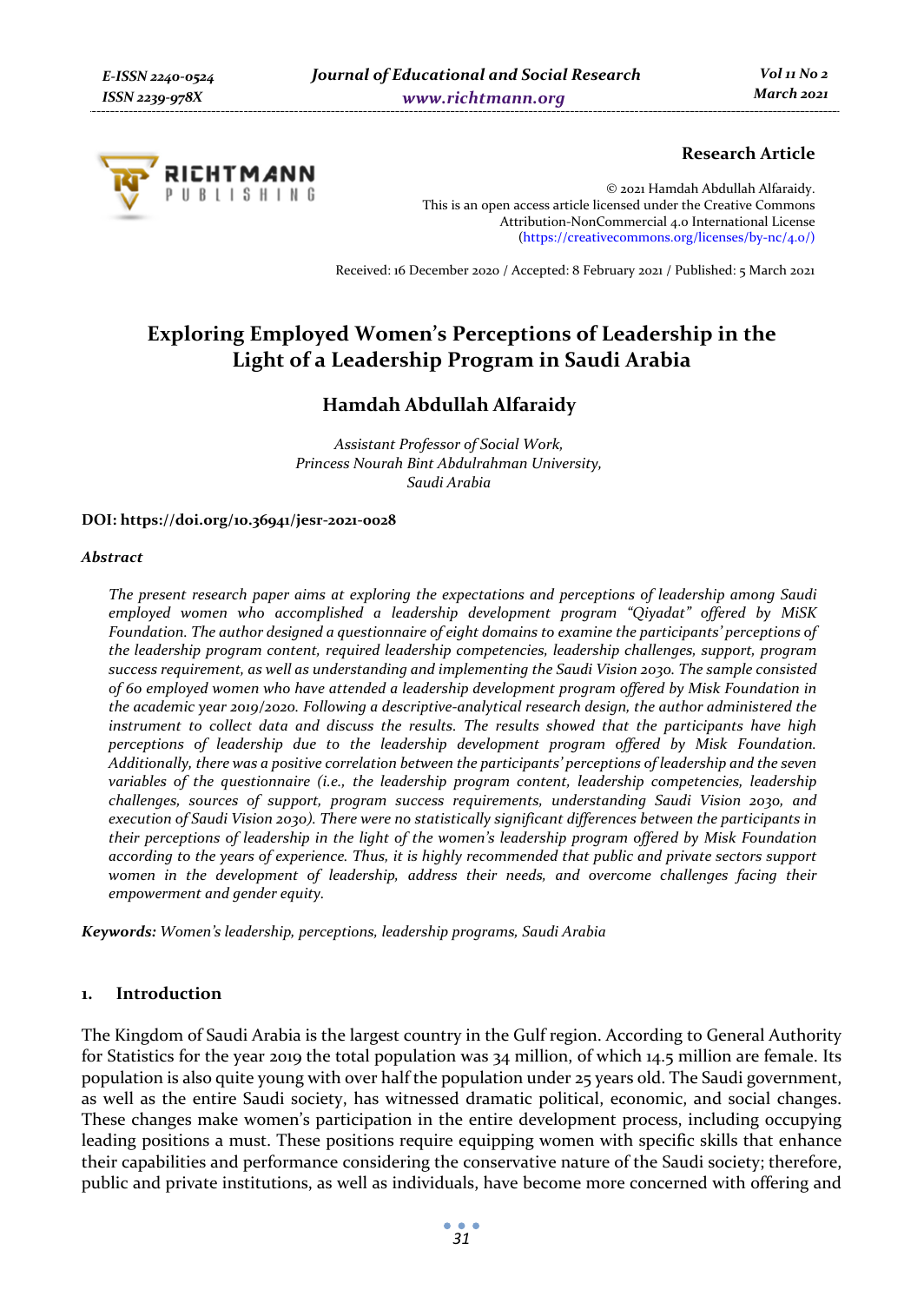encouraging women's participation in leadership programs. The change in women's roles might be attributed to the belief that it is becoming essential to increase women's participation in social development to achieve goals and to ensure better social and economic productivity (Al Ghamdi, 2016).

Due to the severe decline in oil prices, the Saudi government encountered great challenges and decided to implement a general overhaul known as the Saudi Vision 2030. The vision is introduced and managed by the Council of Economic and Development Affairs (2016). It focuses on three main themes: A vibrant society, a thriving economy, and an ambitious nation. It relies on the efforts of organizations and individuals to be properly executed; therefore, the vision exhibits great concern for women as a major part of society and is greatly encouraged to participate in the execution of the vision. It is aimed that by 2030 women's participation in the workforce will reach 30%. Thus, it seems important to ensure the availability and suitability of the educational and training programs introduced for women to ensure their legitimate adoption of these changes, as well as their proper participation in the execution of the vision (Almansour & Kempner, 2016; Al-Shamrani, 2015).

Women in Saudi Arabia have been under great focus and attention by the government to participate in different life aspects, including leadership positions. Therefore, the empowerment of Saudi women in various fields has become a necessity to fulfill leadership roles. However, this expansion in the women's responsibilities in the workforce is not sufficient as it continues to be one of the lowest worldwide, and Saudi women are under-represented in leading academic positions (Al-Ahmadi, 2011). Almenkash, Abdulaziz, Shaman, Haijan, and Dagsh (2007) point out that Saudi women encounter challenges in the workforce such as indefinite organizational policy regarding women and men promotion, poor coordination between men and women sections within organizations, weak participation in strategic plans and decision-making, and exclusion of women from the organizational chart and some policies. These barriers reduce women's authority and empowerment and limit Saudi women's chance to achieve their leadership potential.

#### *1.1 Statement of the Problem*

*E-ISSN 2240-0524 ISSN 2239-978X*

A great deal of concern has been given recently to Saudi women who could prove competence and share the assigned obligations when they participate in the fields of education, medicine, and politics. For example, women's education preceded other appearances in different fields; women outnumbered men in general education reaching 3,043,875 (Ministry of Education, 2017). Similarly, Saudi women managed to participate in politics through voting and running in the Municipal Council (one of the highest political hierarchies in the Kingdom of Saudi Arabia) during December 2015 political elections for the first time. Thirty women were appointed as members of the council, which was considered a major step for women in Saudi Arabia (Al Ghamdi, 2016).

Mohammed bin Salman bin Abdulaziz Foundation (MiSK) in Saudi Arabia provides leadership training to Saudi young men and women to promote their leadership skills and to become effective leaders in the workplace. The four-day program "Qiyadat" (i.e., leaders) offers leadership training all over the Kingdom of Saudi Arabia to encourage pursuing education and leadership development and to achieve Saudi Vision 2030 by increasing female contribution to national development. To this end, the program applies modern methods of training, such as intensive practical workshops, field visits, and meetings to empower women to have a positive influence in their institutions. Moreover, the program focuses on the modern concept of leadership, strategic planning, problem analysis, and decision making, mental and emotional intelligence, as concepts and levels of dispute. Applicants should be Saudi nationals, currently employed in administrative/leadership positions, and completed the registration form successfully (Mohammed bin Salman Foundation (Misk), 2018).

Despite previous research in women's leadership in Saudi Arabia (Al-Olyan, 2016; Al-Shamrani, 2015), little effort has been exerted to define women's leadership roles clearly and the barriers they encounter in achieving the Saudi Vision 2030. Walton (2012) points out that measuring and assessing women's leadership roles is difficult because leadership is a vague concept and the efforts to develop it varY widely in their methods and tackle many leaders; besides program results are often evaluated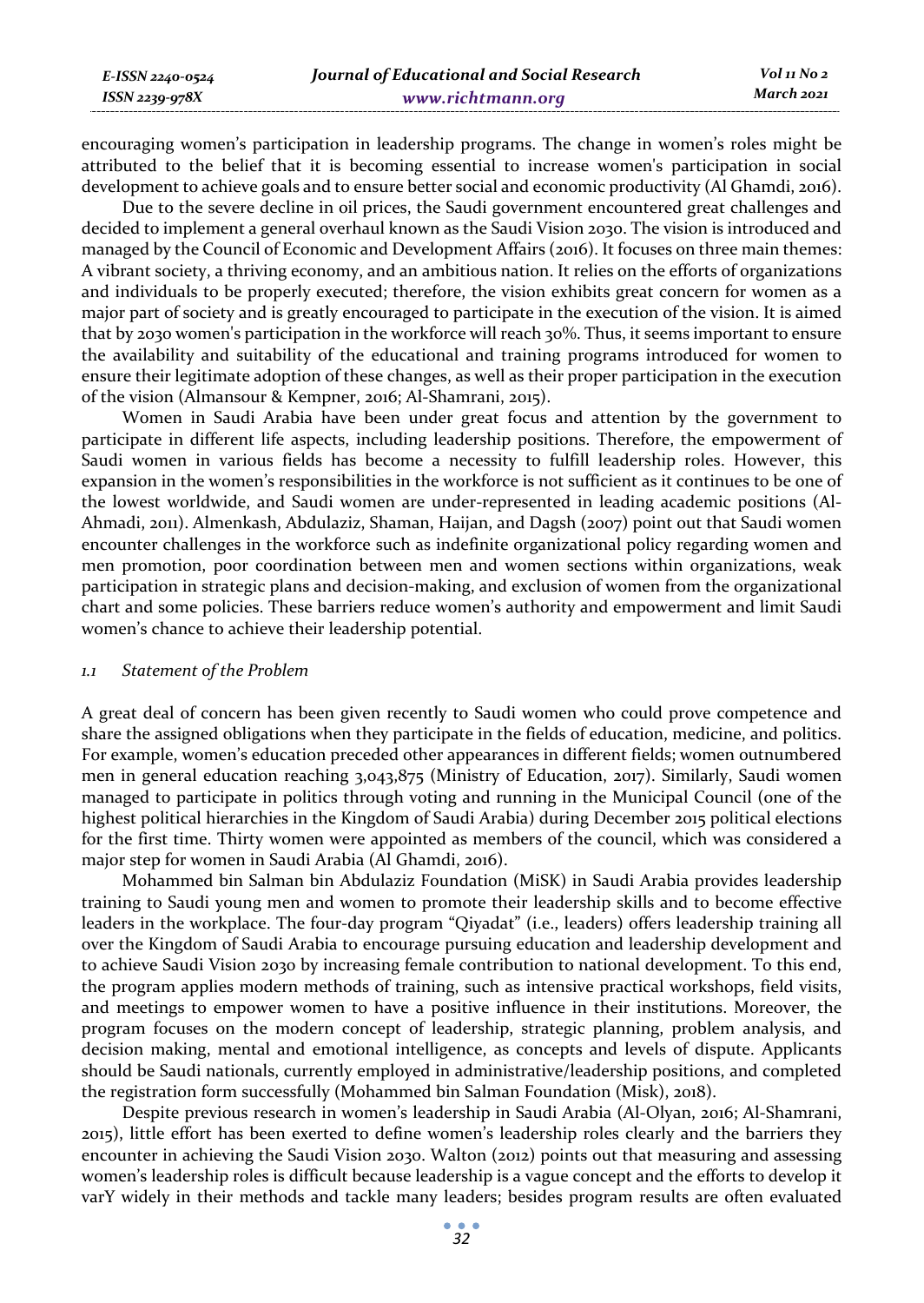indirectly. Although various organizations provide leadership development programs to prospective leaders, traditional leadership programs have failed to meet women's needs (Ely, Ibarra, and Kolb, 2011). Hence, the present research seeks to fill in this gap by exploring the perceptions and expectations of Saudi employed women.

### *1.2 Questions*

The study seeks to answer the following questions:

- 1. What are the participants' perceptions of leadership in the light of the women's leadership program offered by Misk Foundation?
- 2. Is there a correlation between the participants' perceptions of leadership and the seven domains of the questionnaire (the leadership program content, leadership competencies, leadership challenges, sources of support, the program success requirements, understanding the Saudi Vision 2030, and execution of Saudi Vision 2030)?
- 3. Are there statistically significant differences between the participants in their perceptions of leadership in the light of the women's leadership program offered by Misk Foundation according to the years of experience?

### *1.3 Objectives*

The study aims to:

- 1. Identify the participants' perceptions of leadership in the light of the women's leadership program offered by Misk Foundation.
- 2. Determine the correlation between the participants' perceptions of leadership and the seven variables of the questionnaire (the leadership program content, leadership competencies, leadership challenges, sources of support, the program success requirements, understanding the Saudi Vision 2030, and execution of Saudi Vision 2030).
- 3. Define the differences between the participants in their perceptions of leadership in the light of the women's leadership program offered by Misk Foundation according to the years of experience.

# *1.4 Significance*

The study has both practical and academic contributions. Its findings help inform decision-makers, partners, funders, and stakeholders upgrade leadership programs to empower women in achieving development at the national level. More initiatives and programs will be implemented by the government and partners to enhance gender equality and female empowerment. The potential outcomes include increasing the awareness of gender equity and sustaining women empowerment. As for the scientific and academic contributions, the study offers a reliable instrument for collecting data to help authors assess leadership programs. With the increasing empowerment of women, more empirical research should be conducted to evaluate the outcomes of leadership programs in various contexts. Hence, the present study contributes to the emerging research by investigating employed women's expectations, experiences, and perceptions on these programs in the Saudi context, in particular, and the international contexts, in general, by providing a clear picture about their level of perceptions of leadership.

# *1.5 Limits*

The study was delimited to a sample of  $(N = 60)$  employed women who attended a leadership development program offered by Misk Foundation. It was delimited to the academic year 2019/2020. It explored women's perceptions of leadership in the Saudi context.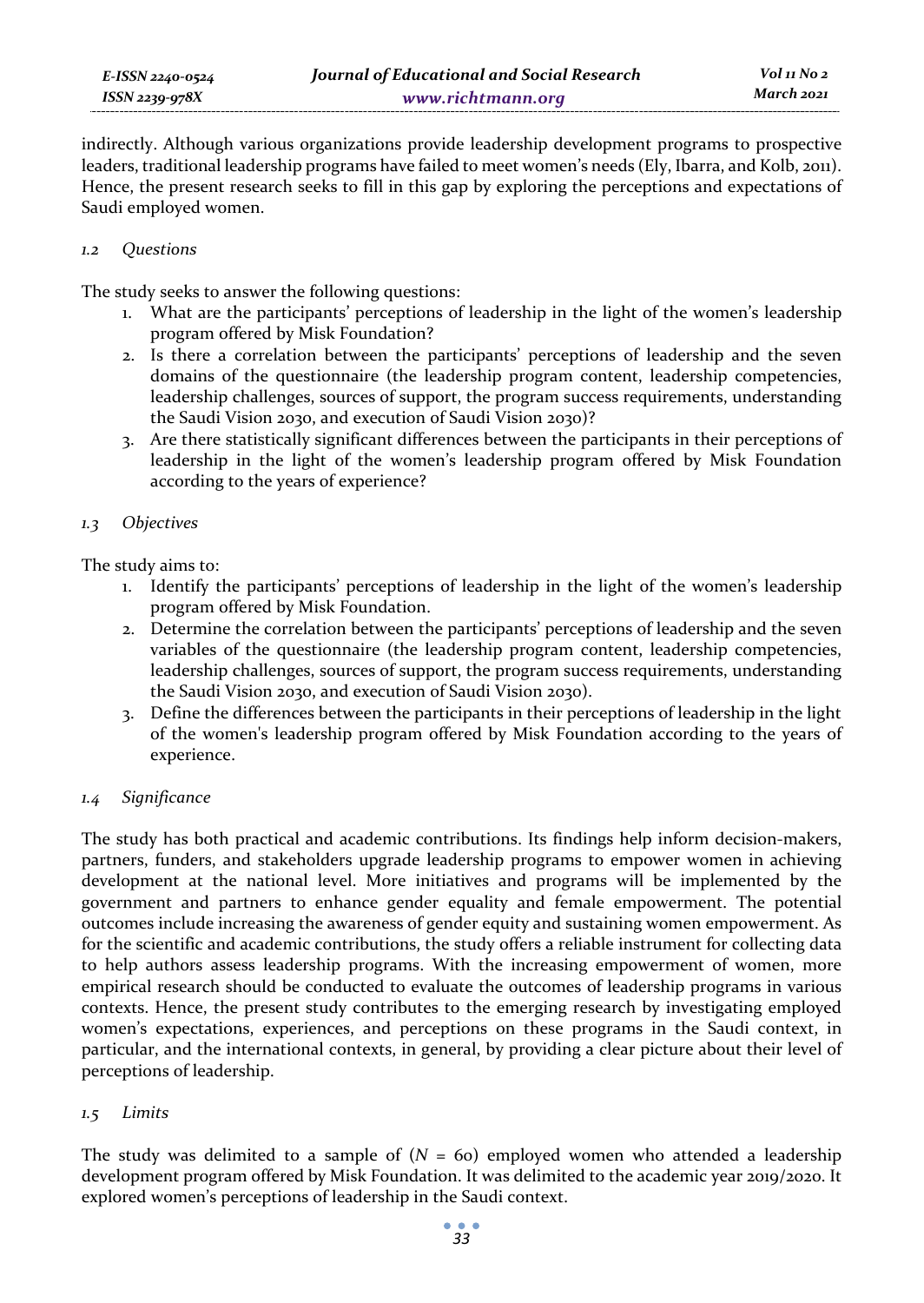#### **2. Review of the Literature & Theoretical Framework**

Evaluating leadership programs can be drawn from two theoretical frameworks including the Resource Dependence Theory (RDT) and the Social Capital Theory. As for the RDT developed by Pfeffer and Salancik (1978; 2003), leadership training is essential to limit organizational dependence on external factors and develop human potentials. The RDT provides authors with a framework to perceive organizational leadership as a development in which organizations and leaders are co-dependent on crucial resources. Organizations can eliminate risks by being proactive in training their human resources (Pfeffer & Salancik, 1978;2003).

Organizations are idiosyncratic bodies with valuable leadership assets. Therefore, improving social capital resources impacts the organization's operation and the leaders' functions. Akingbola (2013) believes that social capital is useful for organizations as this theory emphasizes the importance of social networks, cooperation, and knowledge sharing. Thus, leaders need social capital resources to function well and help organizations promote social capital development for increased economic growth.

Other theories can be the basis for the present study. The Social Identity Theory (SIT) (Tajfel & Turner, 1985) explains the process behind the perception and ideal relationship between leaders and followers. When a leader is the best fit with a follower's perception, the leader will be accepted, which enhances the follower's chance to engage in high-performance behaviors. Additionally, the psychology theory can help with interpreting the mechanism by which leaders and followers can work together to produce high performance. This issue has shifted focus on followership and how followers' perceptions of leadership impact their performance (Ehrhart & Klein, 2001). These models are based on the belief that effective leadership positively influences leaders' behaviors and followers' information processing.

#### *2.1 Women empowerment in the light of Saudi Vision 2030*

The Saudi government has adopted Vision 2030 to empower women by developing their roles instead of focusing on enhancing their right to education and employment. This goal has been highlighted to achieve the strategic objectives of development. Globalization, economic growth, and social developments in Saudi Arabia could not be achieved without a comprehensive improvement in the global society. The Saudi strategic plan aspires to recruit qualified women into leading positions in the public and private sectors. Saudi women have recently held positions, such as deputy minister, university president, Shura Council consultants, and board members of chambers of commerce (Al-Ahmadi, 2011).

The Kingdom has achieved significant improvements in the education gaps of 10% to 12% by closing 99% of its education gender gap to eliminate this gap in leadership positions. This is due to the increasing number of higher institutions across Saudi Arabia over the past decade, which enhances women's opportunities to access high education (Ministry of Education, 2017). In 2009, King Abdullah bin Abdul-Aziz granted Saudi women the freedom to be leaders and announced the first woman to be the Deputy Minister of Education. As a result, a fundamental change in government policies has begun to grant women more leading positions in Saudi Arabia. For example, in 2015, the Saudi Shura Council has appointed 30 women members and a hundred women applied for the first elections, with only 37 women holding seats (Al-Sudairy, 2017).

#### *2.2 Women and leading academic positions*

Howard (2019), Jones and Solomon (2019), and Poltera (2019) report that women around the world still experience challenges of leadership related to gender equality, such as equitable salaries, sexual harassment, racial exclusion, poverty, political violence, socio-economic instability, cultural diversity, corruption, and health challenges, which are influenced by age, race, and ethnicity. Hopkins, O'Neil, Passarelli, and Bilimoria (2008) and Hacıfazlıoğlu (2010) found out that women in leading academic positions in Turkey and the United States of America experience challenges in leadership, fitting in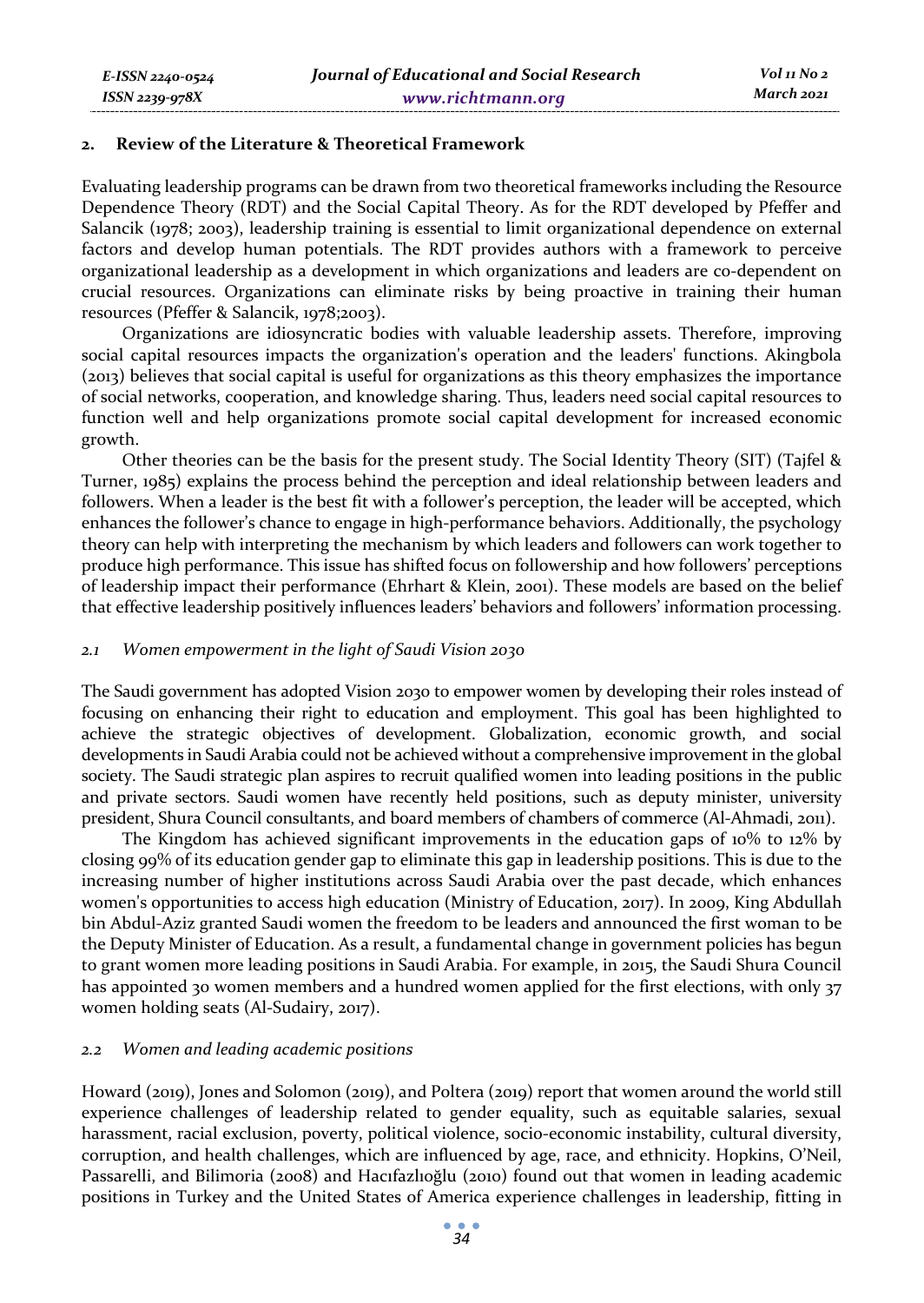*Vol 11 No 2 March 2021*

with the institution, and maintaining the balance between family and career. To overcome these challenges, leadership development for women should focus on specific aspects of coaching, mentoring, networking, experimental learning, and career planning. Martin, Jahani, and Rosenblatt (2016) state that gender equality is essential for creating a stable society, as addressed by the World Academy for the Future of Women (WAFA). Even though the WAFA believes that gender equality is essential for a stable society.

Women are still a long way from competing with men in the workplace and social sectors of life. Reports showed that women in the presidency office in higher education make up 26.4% and this portion slowed down gradually since the 1990s (Cook, 2012). Ibid (2012) notes that women followed a traditional career path toward leading academic positions, unlike men who are likely to come from a nonacademic position on campus, and there is a biased strategy at work; where men are hired for their potential and women are hired for their achievements. Reports concerning women's leadership in higher education in Saudi Arabia revealed that Princess Nourah Bint Abdulrahman University is the highest in terms of leading positions with (3%) in the position of dean/director at and (9.3%) holding the position of vice/ deputy. There are 12 women vice deans in other Saudi universities, such as King Abdullah University of Science and Technology or vice (deputy) deans for women's sections (campuses), such as King Faisal University and King Saud University (Ministry of Education, 2017).

Saudi women have made great progress in higher education. For example, female lecturers increased from 4700 to 19,600 in 2008/2009 compared to an increase of 7200 to 48,800 in male lecturers over the aforementioned period (Al Alhareth, Al Dighrir, and Al Alhareth, 2015). Although education in Saudi Arabia is gender-segregated, and women have a reasonable proportion of higher education leadership positions in female university sections, they tend to hold lower-level positions (Alomair, 2015). This issue might be due to the cultural conventions in Saudi society and legislative restrictions that women have been prevented from holding leading positions in Saudi Arabia.

#### *2.3 Barriers to leadership*

Many factors contribute to the underrepresentation of women in leadership positions. Kauser and Tlaiss (2011) and Metcalfe (2006) mention cultural practices that control women's right to work and gender role expectations. For example, the traditional organizational hierarchies benefit men by providing them with access to "Wasta"; important interpersonal connections and family networks. However, women have to depend on male family members to facilitate wider social networks. Academic women in Saudi Arabia encounter many barriers in the workplace. Hodges (2017) identifies these barriers as social, religious, cultural, and organizational. Women suffer from "the lack of mobility; salience of gender stereotypes; gender discrimination in the workplace; limited opportunities for growth, development, and career advancement; excessive workload caused by a lack of family-work balance; gender-based challenges related to dealing with pregnancy" (Al-Asfour, Tlaiss, Khan & James, 2017, p. 184).

Alotaibi, Cutting, and Morgan (2017) categorize barriers that Saudi women face into structural and cultural. As for the structural level, the rate of unemployment among Saudi women in 2008 was 26.9% and most of the job opportunities were in education and health. Women have limited chances to work in engineering and politics. Moreover, the private sector prefers men over women due to social norms and extra costs for creating women-friendly environments. Cultural and social barriers include women's mobility restrictions and the stereotypical belief that women's main role is in the family according to Islamic beliefs. Similarly, Abalkhail (2017) investigated the challenges and opportunities for Saudi women in higher education by interviewing 22 women in two higher education institutions. The findings showed that despite holding higher qualifications and stronger experience than their male counterparts, the participants thought that men were given priorities in recruitment processes for leadership roles due to cultural and religious issues. This impedes women from contributing to strategic meetings and limits their access to important resources. The participants also emphasized the role of training and support from family members.

Many studies have investigated female leaders in academic contexts. For example, Dannels et al.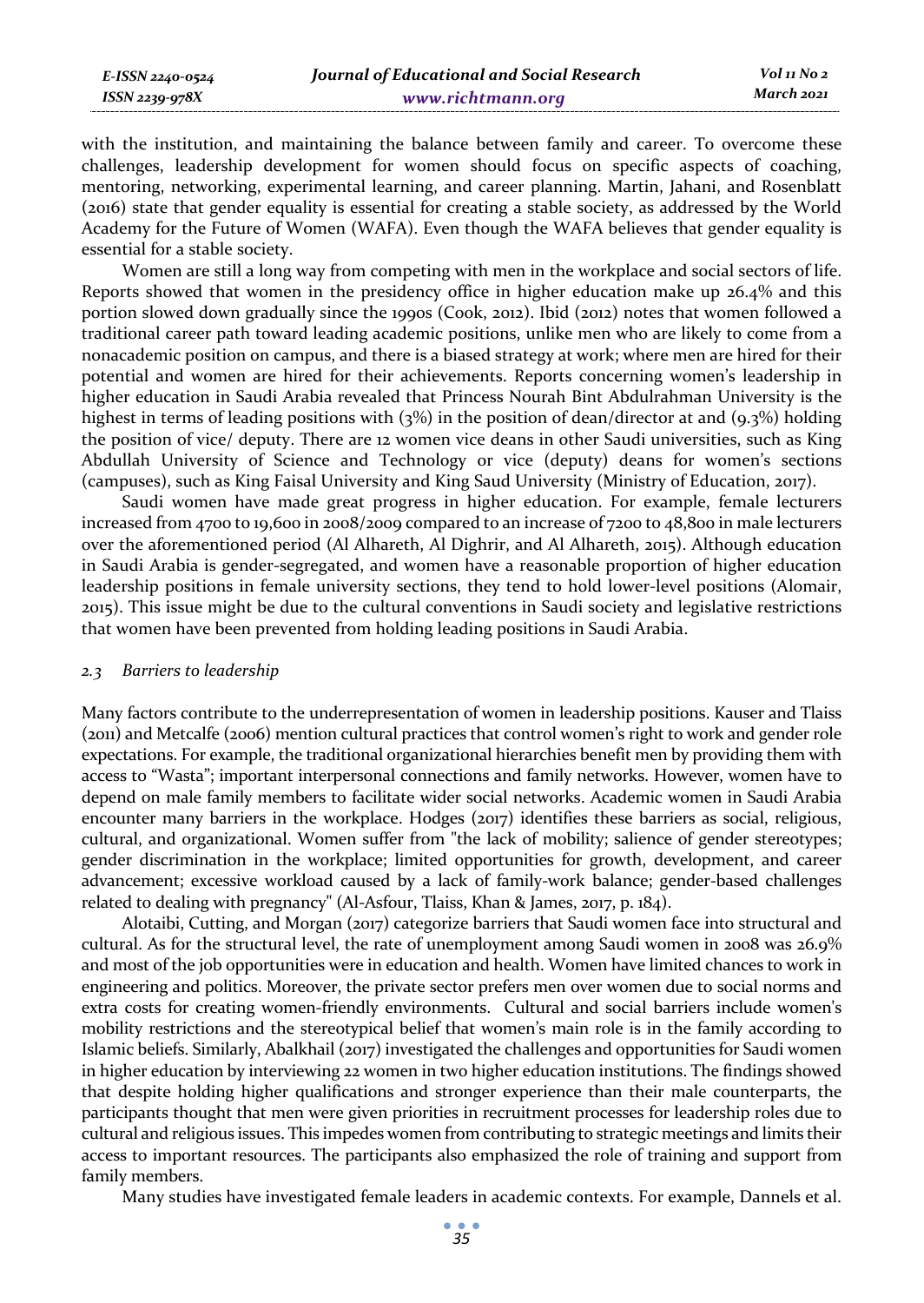(2008) evaluated the effect of the ELAM program of leadership by comparing three groups of participants using the pre-/posttest methodology and longitudinal structure. A group of ELAM cohorts was compared to a control group of women who applied to take part in this leadership program but were not accepted and a group of women from the Association of American Medical Colleges (AAMC) Faculty Roster. Data were collected in 2002, and the follow-up data were gathered in 2006. The authors considered 16 leadership indicators: Administrative leadership attainment, full professor academic rank, leadership competencies and readiness, and leadership aspirations and education. The results showed that ELAM participants scored higher than AAMC and the non-groups on all indicators except for one indicator (aspiration to leadership outside academic health centers) in which they scored higher than the AAMC group. Statistical significant results were found for 12 indicators, which revealed the effectiveness of the ELAM program in leadership behaviors and career progression.

Al-Ahmadi (2011) surveyed 160 female leaders to examine the challenges that women leaders encounter in government sectors in Saudi Arabia. The results showed that the main challenges include structural challenges, lack of resources, and lack of empowerment. It was also found that cultural and personal challenges were ranked last, unlike common perception. Hamdar, Massoud, and Farha (2013) explored the factors that influence women's behavior and performance at leading positions and the challenges that hinder women from reaching the top positions in organizations. A survey was administered to a sample of Lebanese managers and employees to assess their attitude and behavior towards Lebanese female leadership and to examine factors that lead to the glass ceiling and discrimination against women in leadership positions. In addition, NcNae and Vali (2015) conducted a case study to explore the experiences of women leadership and the effect on their leading roles in higher education in Papua New Guinea. The results showed that women faced organizational challenges that limit their potentials. The relationship between networks and agency and cultural support were found to be helping factors for women's access to leadership roles.

Al Ghamdi (2016) conducted a quantitative study to examine the perception and effect of leaders' sense of psychological empowerment for female leaders on their administrative creativity in 6 public universities in Saudi Arabia. The sample consisted of (377) academic male and female leaders at Saudi universities. The results indicated five predictors of the perceptions of administrative creativity for academic female leaders. There was a high positive impact of psychological empowerment on administrative creativity. Therefore, administrative creativity is greatly influenced by psychological empowerment for academic female leaders. Likewise, Krystal and Brue (2016) conducted a study using the phenomenological method to explore the experiences of 7 alumni of a "women's-only" leadership program. Through semi-structured interviews, the authors found that the learning elements were the most beneficial in enhancing individuals' leadership role. Emerging research themes included perceptional and personal agency changes within participants. The relational model methods, action learning techniques, interconnectedness, philosophical leadership development were found to be the most effective in leadership development.

Hodges (2017) explored the challenges that encountered women's advancement in Saudi Arabia by examining their experiences of becoming leaders and influences that affect their leadership practice. The authors interviewed 25 professional women in Saudi Arabia. The findings showed that the challenges included social, religious, cultural, and organizational factors. Women's relationship to self, others, place, and work shape their perception and experience of leadership. The findings suggested the reformation of policies to eradicate inequalities. Similarly, Krause (2017) explored the effect of stereotypical views of female behavior on women aspiring for leading positions in academic institutions. The qualitative study was conducted by interviewing participants on their understanding of leadership and its styles, influence on the workplace, and experiences in their leadership roles. The findings showed that women's roles as female leaders were influenced by a biased traditionally masculine role of leadership. These stereotypical views of female behavior did not greatly impact their successful careers.

Hamdan and Al Hattami (2018) examined the effect of a leadership program on university students' perception of leadership skills. The authors conducted a survey that included seven dimensions: Communication, planning, teamwork, decision-making, controlling, motivation, and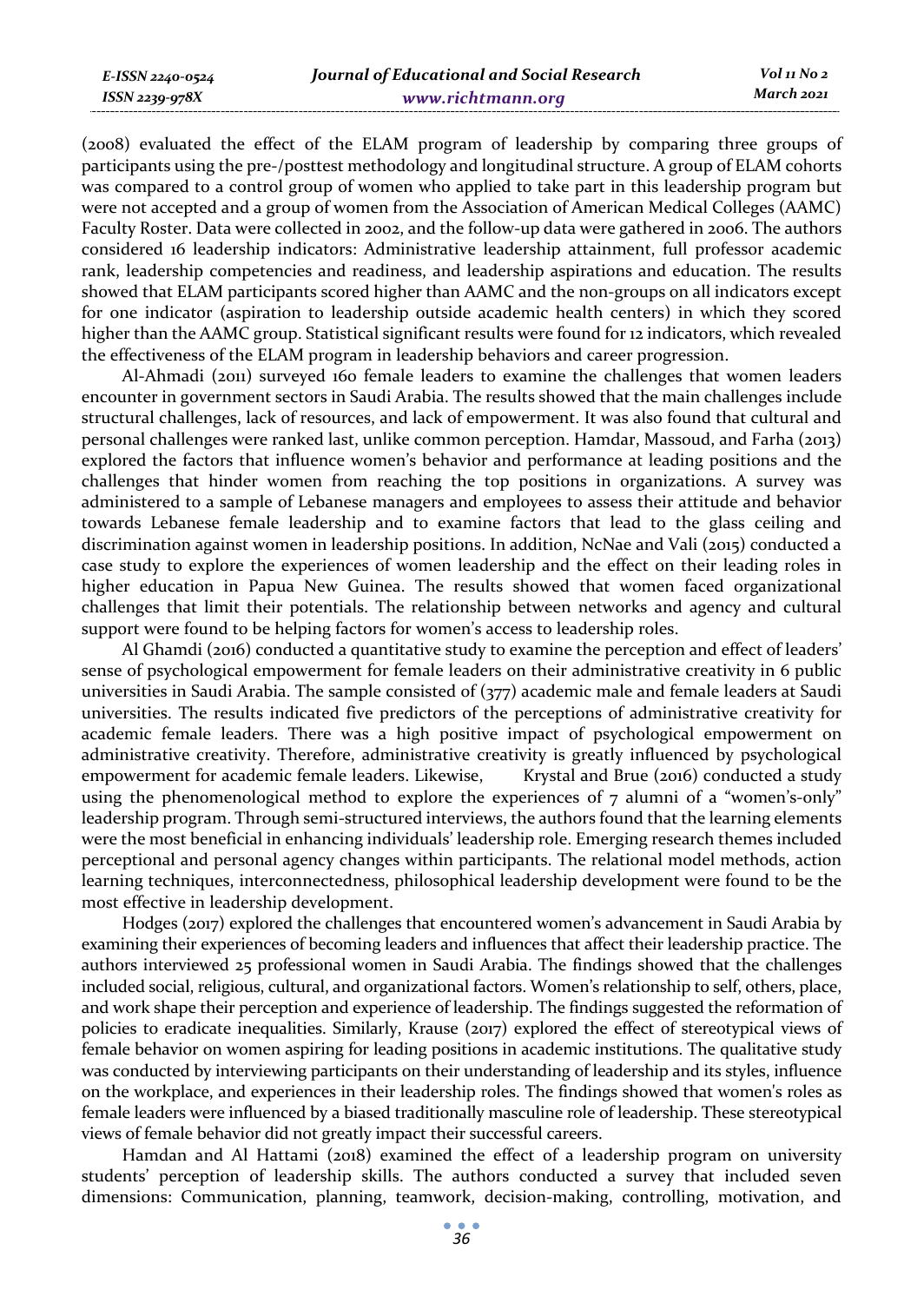evaluation. The sample included 36 randomly selected female students who participated in a two-day leadership program at the University of Dammam. The findings showed that the program developed participants' perceptions of leadership skills. The KPMG Women's Leadership Study (2019) performed a quantitative 20-minute online survey among 3,014 women in the United States (604 college women and 2,410 working women). The participants were college women currently enrolled in part-time or full-time in advanced degree program and working women; or, who are college educated and currently working full-time. The results revealed that 64% of the participants aspired to be a senior leader, and 56% of them aspired to be on the board of a company or organization. However, they were hesitant about taking a leadership role. Moreover, they reported difficulty envisioning leadership in their future. About 59% of the participants indicated that they find it hard to see themselves as leaders. Hence, the study highlighted the important role that encouragement plays in overcoming this hesitation.

Alwazzan and Al-Angari (2020) reviewed women's leadership in academic medicine and the factors that impact women's roles in leadership programs. After analyzing 40 studies, it was found that women's leadership emergence was hindered by institutional requirements including research productivity and educational credentials. On the other hand, women's enactment of leadership was limited by a lack of policy implementation. Leadership programs had a positive effect on women's enactment of leadership and medical schools' cultures.

The review of the literature shows that attention is lacking to examine the perceptions and expectations of leadership programs for female leaders in Saudi Arabia. Although there are few studies at the national level in Saudi Arabia that have investigated female leadership empowerment, a gap exists as most of them are limited to women who took leading positions. For example, Al-Ahmadi (2011), Abalkhail (2017), and Alotaibi et al. (2017) addressed the challenges that face Saudi female leaders in the Saudi academic contexts. Moreover, Al Ghamdi (2016) and Hamdar et al. (2013) explored the factors that influence female leaders' perceptions of leadership roles. However, none of these studies have measured specifically the effect of woman leadership programs on women's attitudes and expectations that strongly affect their leadership empowerment. Like Dannels et al. (2008), the present study investigates the perceptions and expectations about leadership among Saudi employed women who completed a leadership development program.

# **3. Methodology**

*E-ISSN 2240-0524 ISSN 2239-978X*

#### *3.1 Research Design*

Due to the descriptive nature of the study, it followed the analytical descriptive design. The author utilized a questionnaire to collect data regarding the population's demographics, the correlations and differences in perceptions, and the expectations of leadership among the participants. A questionnaire was applied because it is the most appropriate tool for obtaining opinions, beliefs, attitudes, and it enables some generalizations regarding the population (Creswell, 2013).

# *3.2 Population and Sampling*

The population of the study covered employed Saudi women. The sample consisted of one group (*N* = 60) who were purposefully selected of the ones who finished a leadership program offered by Misk Foundation. The sample was adjusted in terms of demographic factors: Age, level of education, and years of experience. These demographic factors have been utilized to adjust the sample, not for statistical analysis. By signing the informed consent, the participants indicated a clear understanding of what participation involved, including the anonymity. The participants and Misk Foundation were also provided with complete contact details for the author to help discuss any issue associated with participation. Data collection was conducted in the first semester of the academic year 2019/2020 by emailing a questionnaire to 85 participants. The total number of returned completed questionnaire forms was 60. The distribution of the research sample is presented in table 1.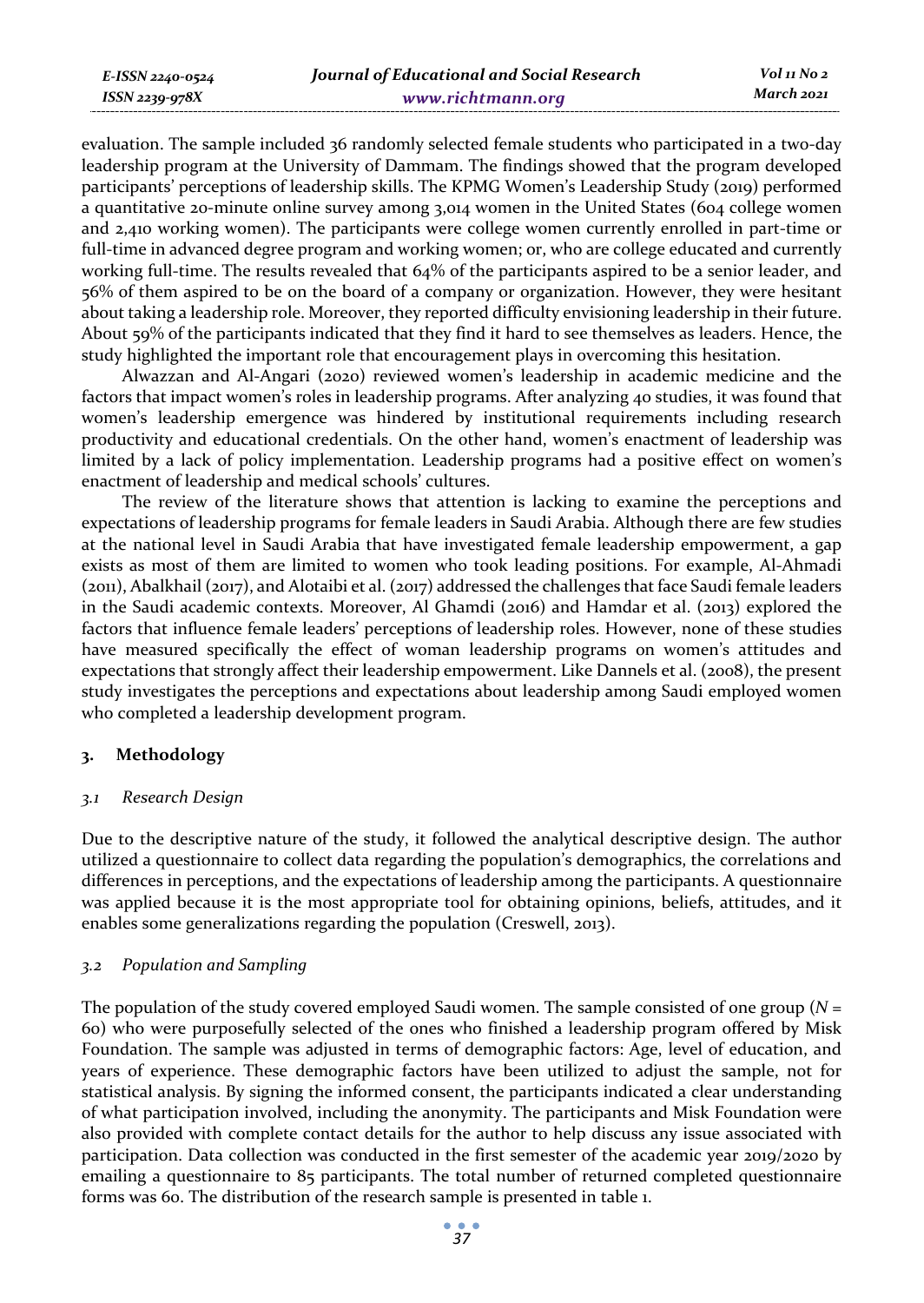|                            |                    | Sample                     |          |  |
|----------------------------|--------------------|----------------------------|----------|--|
| <b>Variables</b>           |                    | $\frac{0}{0}$<br>Frequency |          |  |
|                            | 25 and less        | 9                          | 15%      |  |
|                            | From $26$ to $35$  | 21                         | 35%      |  |
|                            | From $36$ to $45$  | 22                         | 36.7%    |  |
| Age                        | From 46 to 55      | 5                          | 8.3%     |  |
|                            | 55 and above       | 3                          | $5\%$    |  |
|                            | Total              | 60                         | $100\%$  |  |
|                            | Bachelor's degree  | 15                         | 25%      |  |
|                            | Diploma and less   | 11                         | $18.3\%$ |  |
| Level of education         | Master's degree    | 25                         | 41.7%    |  |
|                            | Ph.D.              | 9                          | 15%      |  |
|                            | Total              | 60                         | $100\%$  |  |
|                            | Less than one year | 8                          | $3.3\%$  |  |
|                            | From 1 to 5 years  | 20                         | $33.3\%$ |  |
| <b>Years of experience</b> | From 6 to 10 years | 21                         | 35%      |  |
|                            | From 11 and over   | 11                         | $18.4\%$ |  |
|                            | Total              | 60                         | $100\%$  |  |

**Table (1):** The distribution of the research sample (*N = 60)* 

Table (1) shows that the sample is representative. While the age group (36 to 45 years) was ranked first, whereas (55 and above) was ranked last. Concerning education, the master's degree was ranked first, while the Ph.D. degree was ranked last. In the years of experience, (6-10 years) was ranked first, whereas (less than one year) was ranked last.

#### *3.3 Instrumentation*

After reviewing the relevant literature, the author designed a questionnaire to explore Saudi women's perception of the "Qiyadat" leadership program and highlight the main features that support the development of leadership programs offered to Saudi women to ensure their proper participation in the execution of the Saudi Vision 2030. The questionnaire contained eight domains: Demographic information, program content, leadership competencies, leadership challenges, source of support, program success requirements, understanding the Saudi vision 2030, and the execution of the Saudi Vision 2030. Table 2 presents the domains of the questionnaire.

**Table 2:** Survey questionnaire description

| Section | Factor                      | Description                   |
|---------|-----------------------------|-------------------------------|
| А.      | Demographics                | Four questions:               |
|         |                             | 1- Age: 5 response groups     |
|         |                             | Education: 4 response groups  |
|         |                             | Experience: 5 response groups |
| B.      | Training program content    | 12 statements (items)         |
|         |                             | 5-point scale                 |
|         |                             | 1= Strongly disagree          |
|         |                             | $5 =$ Strongly agree          |
|         | Leadership competencies     | to statements (items)         |
|         |                             | 5-point scale                 |
|         |                             | 1= Strongly disagree          |
|         |                             | 5= Strongly agree             |
| D.      | Women leadership challenges | 6 statements (items)          |
|         |                             | 5-point scale                 |
|         |                             | 1= Strongly disagree          |
|         |                             | 5= Strongly agree             |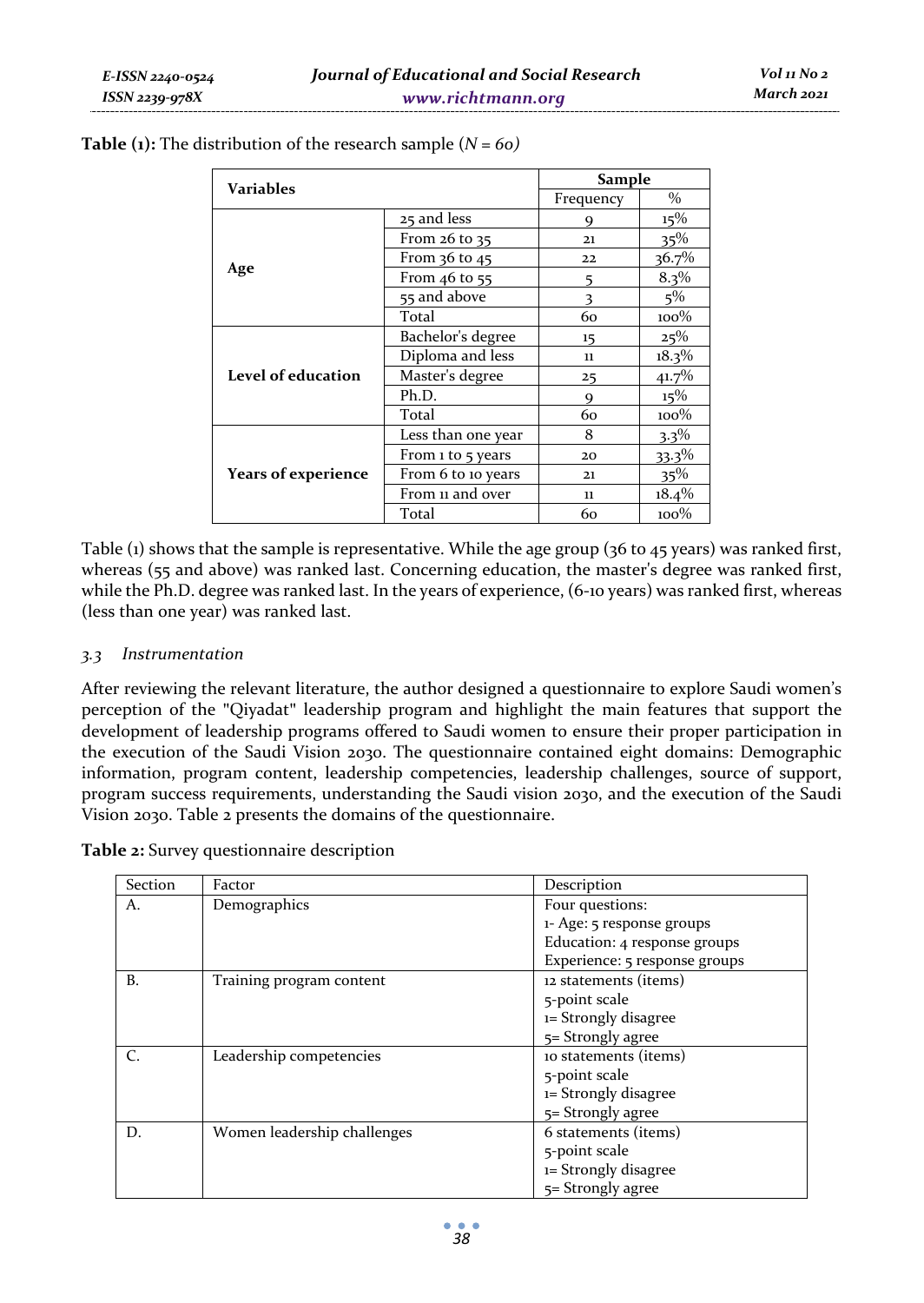| Section | Factor                              | Description           |
|---------|-------------------------------------|-----------------------|
| Е.      | Source of support                   | 6 statements (items)  |
|         |                                     | 5-point scale         |
|         |                                     | 1= Strongly disagree  |
|         |                                     | $5=$ Strongly agree   |
| F.      | Program success requirements.       | 6 statements (items)  |
|         |                                     | 5-point scale         |
|         |                                     | 1= Least important    |
|         |                                     | $5 =$ Most important  |
| G.      | Understanding the Saudi Vision 2030 | 11 statements (items) |
|         |                                     | 5-point scale         |
|         |                                     | 1=Strongly disagree   |
|         |                                     | $5 =$ Strongly agree  |
| Н.      | Execution of the Saudi Vision 203   | 6 statements (items)  |
|         |                                     | 5-point scale         |
|         |                                     | 1= Strongly disagree  |
|         |                                     | 5= Strongly agree     |

Table (2) shows that the questionnaire consisted of (57) items that were assigned into different factors: Content (12 items), competencies (10 items), challenges (6 items), support factors (6 items), success requirement (6 items), Understanding the Saudi Vision 2030 (11 items), and the execution of the Saudi Vision 2030 (6 items). Some factors were on a five-point Likert scale (1= strongly disagree, 5= strongly disagree) except for the program success requirement which followed the 5-point scale (1=least important, 5= most important).

# *3.4 Validity*

To verify the content validity of the questionnaire, it was reviewed by a panel of five specialists from academia working in management and human resources development at Princess Nourah Bint Abdulrahman University. Based on the feedback of the reviewers, appropriate adjustments were made. The correlation coefficient was used to calculate the internal validity between the score of each domain and the total score of the questionnaire by applying the tool to a pilot sample of (10) employed women, as shown in table  $(3)$ .

**Table (3):** The validity of the questionnaire between the score of each domain and the total score of the questionnaire  $(N = 10)$ 

| Correlation coefficients between the score of each domain and the total score of the questionnaire |           |  |  |
|----------------------------------------------------------------------------------------------------|-----------|--|--|
| Program content                                                                                    |           |  |  |
| Correlation coefficient                                                                            | $0.71***$ |  |  |
| Leadership competencies                                                                            |           |  |  |
| Correlation coefficient                                                                            | $0.68**$  |  |  |
| Leadership challenges                                                                              |           |  |  |
| Correlation coefficient                                                                            | $0.74***$ |  |  |
| Sources of support                                                                                 |           |  |  |
| Correlation coefficient                                                                            | $0.77***$ |  |  |
| Program success requirements                                                                       |           |  |  |
| Correlation coefficient                                                                            | $0.89**$  |  |  |
| Understanding the Saudi Vision 2030                                                                |           |  |  |
| Correlation coefficient                                                                            | $0.89**$  |  |  |
| Execution of the Saudi Vision 2030                                                                 |           |  |  |
| Correlation coefficient                                                                            | $0.88**$  |  |  |
| $(\star \star)$ C; $\ldots$ ; $\mathcal{L}_{\text{const}}$ at the level of a set                   |           |  |  |

(\*\*) Significant at the level of 0.01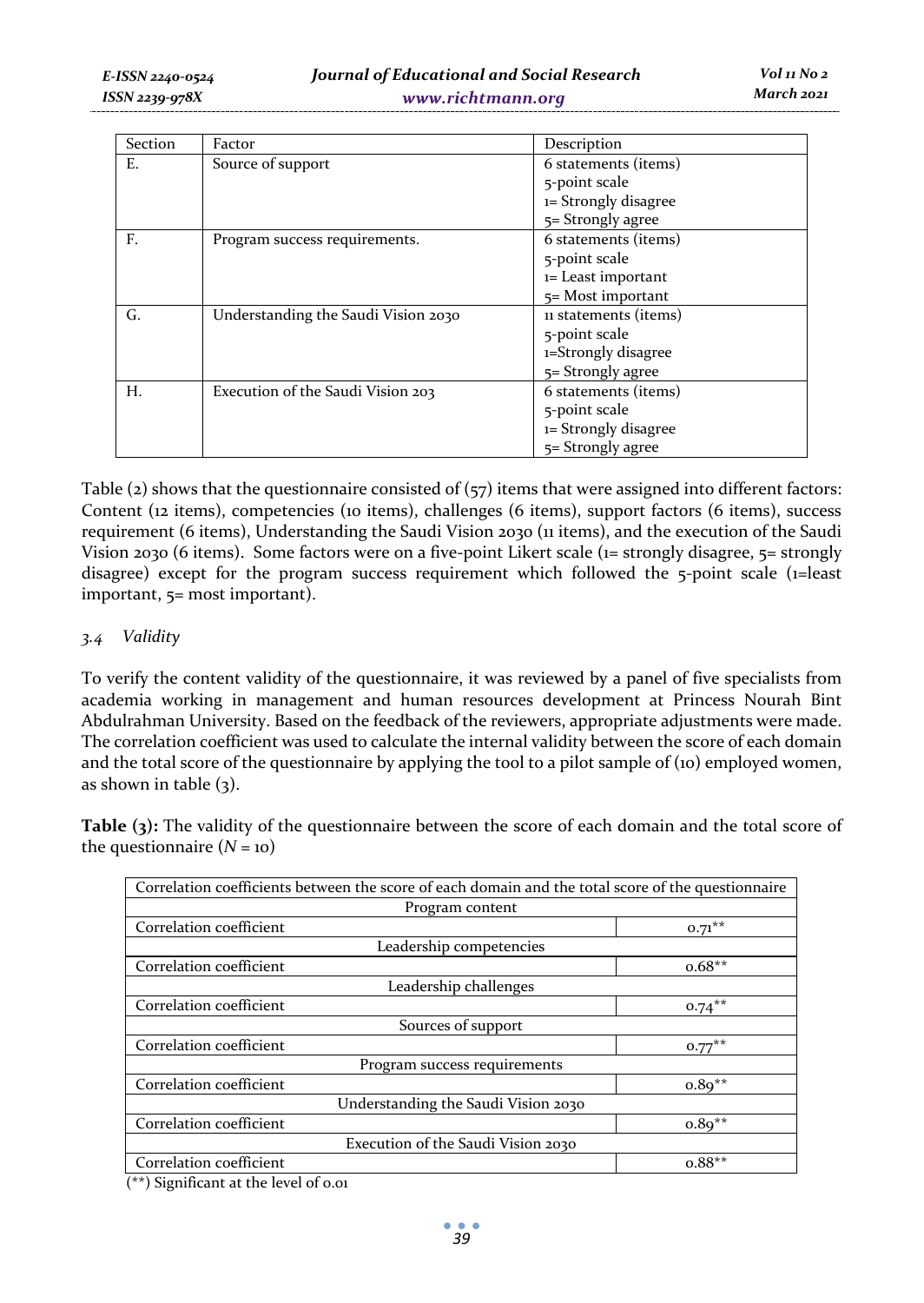Table (3) illustrates that the correlation coefficients between the score of each domain and the total score of the questionnaire were  $(o, \tau_1)$  for the first domain,  $(o, 68)$  for the second domain,  $(o, \tau_4)$  for the third domain,  $(0.77)$  for the fourth domain,  $(0.89)$  for the fifth and sixth domains, and  $(0.88)$  for the seventh domain. All coefficients are statistically significant at the level of  $(0.01)$ , suggesting the high internal validity of the questionnaire and its domains.

# *3.5 Reliability*

*E-ISSN 2240-0524 ISSN 2239-978X*

The author used Cronbach's alpha to calculate the reliability of the tool, as shown in table (4).

**Table (4):** Reliability values of the research instrument and its domains

| Domains                             | Cronbach's Alpha |
|-------------------------------------|------------------|
| Program content                     | $.88**$          |
| Leadership competencies             | $.94***$         |
| leadership challenges               | $.68**$          |
| Sources of support                  | $.77***$         |
| Program success requirements        | $.83***$         |
| Understanding the Saudi Vision 2030 | $.82***$         |
| Execution of the Saudi Vision 2030  | $.84***$         |
| Total                               | $.95***$         |

(\*\*) Significant at the level of 0.01

Table (4) shows that all reliability coefficients of the instrument and its domains are significant at the level of 0.01, suggesting its high reliability.

# *3.6 Statistical analysis*

The author analyzed the data using SPSS and the following statistical methods: The Pearson correlation coefficient, Cronbach's alpha, arithmetic mean, standard deviation, and one way ANOVA.

# **4. Results**

The data collected through the questionnaire were analyzed in the light of the three research questions. Separate analyses were conducted for each question.

1. What are the participants' perceptions of leadership in the light of the women's leadership program offered by Misk Foundation?

**Table (5):** The mean, standard deviation, and ranking of the leadership domains (*N* = 60)

| No.          | Domains                             | Mean | Std. Deviation | Ranking |
|--------------|-------------------------------------|------|----------------|---------|
|              | Program content                     | 3.45 | 0.72           |         |
| $\mathbf{2}$ | Leadership competencies             | 3.77 | 0.91           |         |
|              | Leadership challenges               | 3.50 | 0.61           |         |
|              | Sources of support                  | 3.73 | 0.67           |         |
|              | Program success requirements        | 4.36 | 0.79           |         |
| 6            | Understanding the Saudi Vision 2030 | 4.81 | 0.77           |         |
|              | Execution of the Saudi Vision 2030  | 4.33 | 0.58           |         |
|              | Total                               | 3.99 | 0.72           |         |

Table (5) shows that the perceptions of the participants of leadership in the light of the women's leadership program offered by Misk Foundation were largely positive with an arithmetic mean of (3.99).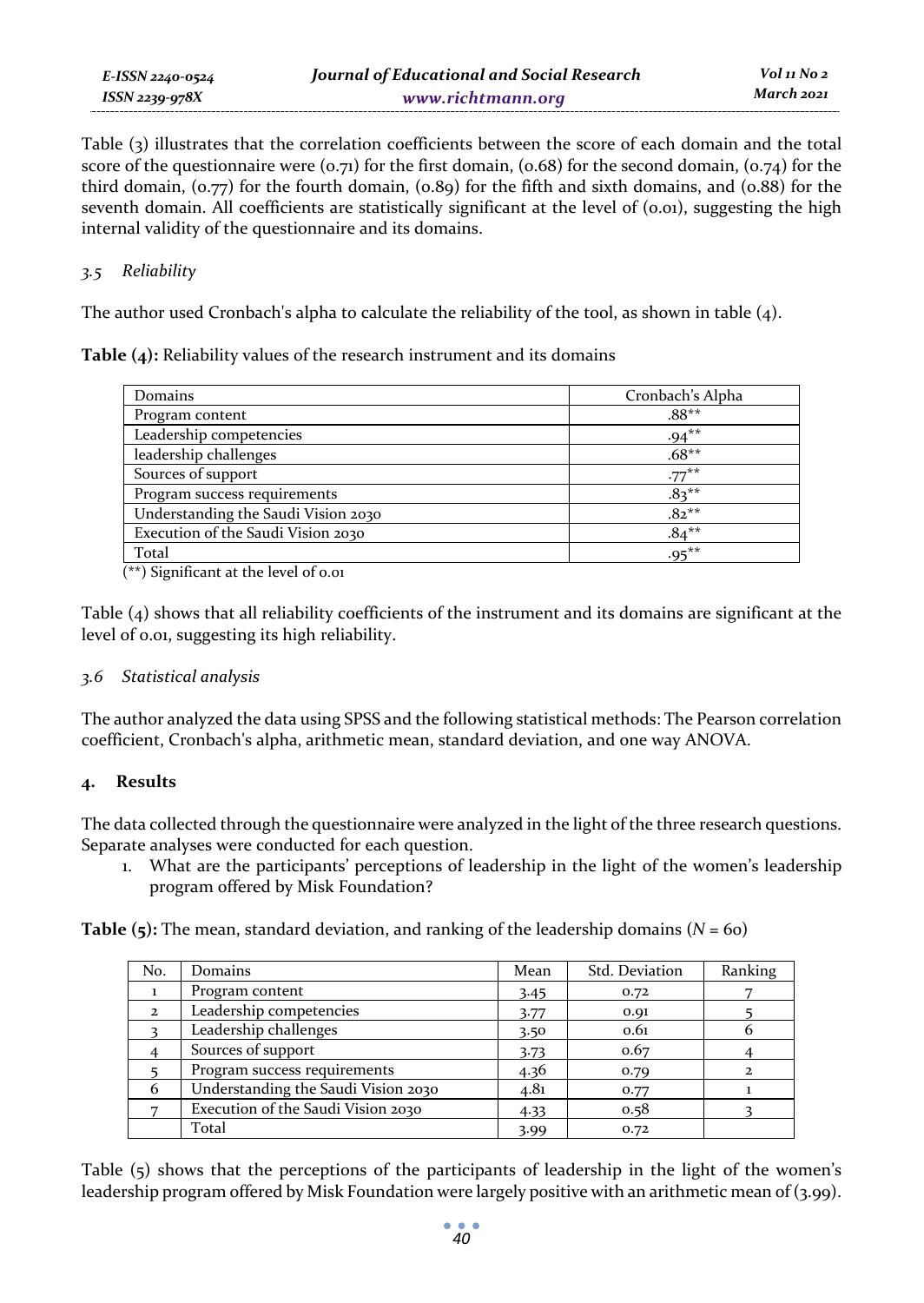The domain of (Understanding the Saudi Vision 2030) was ranked first with an arithmetic mean of (4.81), whereas the domain of (program content) was ranked last with an arithmetic mean of (3.45).

2. Is there a correlation between the participants' perceptions of leadership and the seven domains of the questionnaire (the leadership program content, leadership competencies, leadership challenges, sources of support, program success requirements, understanding the Saudi Vision 2030, and execution of the Saudi Vision 2030)?

**Table (6):** The correlation coefficients between the participants' perceptions of leadership and the seven variables of the questionnaire  $(N = 60)$ 

| Domains                             | Participants' perceptions of leadership |      |                           |  |  |
|-------------------------------------|-----------------------------------------|------|---------------------------|--|--|
|                                     | Correlation                             | Sig  | Type of Sig               |  |  |
| Program content                     | $0.93**$                                | 0.00 | Statistically significant |  |  |
| Leadership competencies             | $0.92**$                                | 0.00 | Statistically significant |  |  |
| Leadership challenges               | $0.65***$                               | 0.00 | Statistically significant |  |  |
| Sources of support                  | $0.98**$                                | 0.00 | Statistically significant |  |  |
| Program success requirements        | $0.97**$                                | 0.00 | Statistically significant |  |  |
| Understanding the Saudi Vision 2030 | $0.97**$                                | 0.00 | Statistically significant |  |  |
| Execution of the Saudi Vision 2030  | $0.98**$                                | 0.00 | Statistically significant |  |  |

Table (6) shows that:

- There is a statistically significant positive correlation at the level of  $(0.01)$  between the participant's perceptions of leadership and the first domain (program content) that rates (0.93), suggesting a very strong correlation between the perceptions and program content.
- There is a statistically significant positive correlation at the level of  $(0.01)$  between the participant's perceptions of leadership and the second domain (leadership competencies) that rates (0.92), suggesting a very strong correlation between the perceptions and leadership competencies.
- There is a statistically significant positive correlation at the level of  $(0.01)$  between the participant's perceptions of leadership and the third domain (leadership challenges) that rates (0.65), suggesting a very strong correlation between the perceptions and leadership challenges.
- There is a statistically significant positive correlation at the level of  $(0.01)$  between the participant's perceptions of leadership and the fourth domain (sources of support) that rates (0.98), suggesting a very strong correlation between the perceptions and the sources of support.
- There is a statistically significant positive correlation at the level of  $(0.01)$  between the participant's perceptions of leadership and the fifth domain (program success requirements) that rates (0.97), suggesting a very strong correlation between the perceptions and program success requirements.
- There is a statistically significant positive correlation at the level of  $(0.01)$  between the participant's perceptions of leadership and the sixth domain (understanding the Saudi Vision 2030) that rates (0.97), suggesting a very strong correlation between the perceptions and understanding the Saudi Vision 2030.
- There is a statistically significant positive correlation at the level of  $(0.01)$  between the participant's perceptions of leadership and the seventh domain (execution of the Saudi Vision 2030) that rates (0.98), suggesting a very strong correlation between the perceptions and the execution of the Saudi Vision 2030.
- 3. Are there statistically significant differences between the participants in their perceptions of leadership in the light of the women's leadership program offered by Misk Foundation according to the years of experience?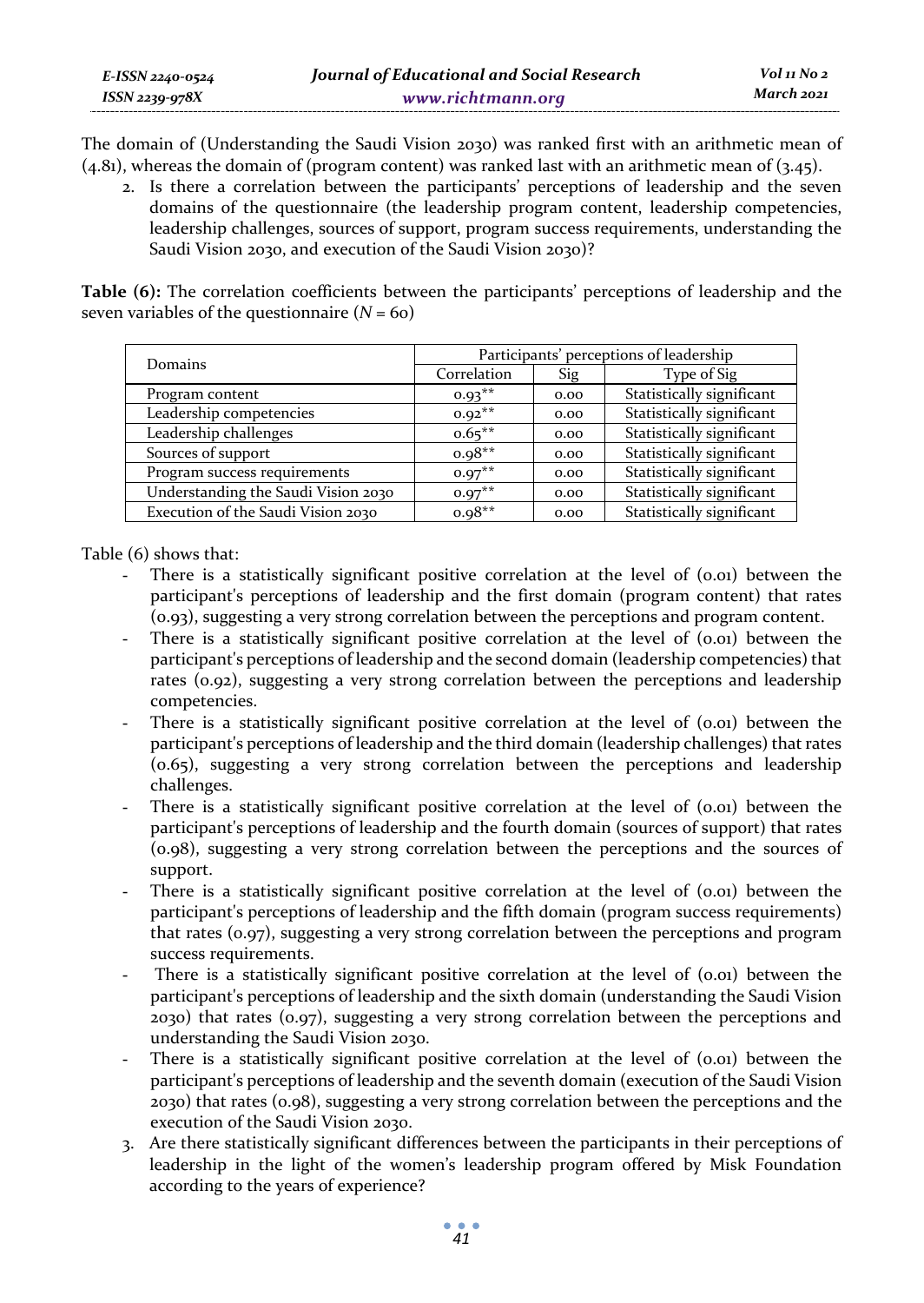| Variables                        | Source of Variance   | Sum of Squares | df | Mean Square |       | Sig. |
|----------------------------------|----------------------|----------------|----|-------------|-------|------|
|                                  | Between Groups       | 1074.667       |    | 358.222     | 1.017 | .392 |
| <b>Perceptions of leadership</b> | <b>Within Groups</b> | 10720.266      | 56 | 352.148     |       |      |
|                                  | Total                | 20794.933      | 59 |             |       |      |

**Table (7):** One-way ANOVA analysis of the participants according to the years of experience (*N* = 60)

Table (7) shows no statistically significant differences between the participants' perceptions of leadership according to the years of experience. This finding highlights the ability of the Misk foundation's program to have positive perceptions among all participants regardless of the years of experience.

### **5. Discussion**

Data analyses yielded several findings. A key result of the questionnaire is that the participants have a high level of perception of leadership. Their high awareness can be attributed to attending the leadership development program offered by Misk foundation. This finding agrees with the results of Hacıfazlıoğlu (2010), Hopkins et al. (2008), and Rapanta and Badran (2016) that there is a need for coaching and mentoring women to obtain leadership positions. Thus, having a clear understanding and high expectations toward leadership is important for women to reach their potential.

The participants obtained high scores on their views concerning program competencies in the light of the leadership development program offered by Misk foundation. They are employed women and well experienced in these competencies during their education or work experience, especially skills, such as problem-solving, generating new strategies, and commitment as highlighted by different scholars, including Al-Olyan (2016) and Harris and Leberman (2012). Similarly, Dragoni, Park, Soltis, and Forte-Trammell (2014) and Rai and Singh (2013) suggested developing leadership competencies by integrating learning experiences, participation in giving feedback, improving role knowledge, and promoting high potentials' exposure.

The literature explored various challenges that women in leadership positions might face during their journey; the participants have high perceptions of leadership challenges competencies. Biological challenges in the form of maternity and the traditional role of women are the prime challenges consistent with Schwartz (1989); Saudi culture enables women to sacrifice their careers to maintain their maternity and traditional roles. These results confirmed the participants' agreement on the professional challenge as a major concern of women in leadership roles that are consistent with Jones and Solomon (2019). However, the participants significantly agreed on the absence of formal exclusion as a challenge contradicting those of Jones and Solomon (2019) who emphasized that formal exclusion is a major challenge for leader women. The absence of the major exclusion for Saudi women leader's links to the establishment and benefit of new regulations that women have secured, including inequality issues and the consideration of women as an equal part of the workforce as men. Furthermore, the findings confirm those by Almansour and Kempner (2016) who noted findings related to women's limited participation in academic occasions, including conferences due to family obligations, international travel, and cultural issues. Abalkhail (2017) Hodges (2017) also asserted that women had limited opportunities to take part in meetings due to the exclusion of women deans from the decision-making process, which constituted obstacles in the higher education context. This finding is attributed to social, religious, cultural, and organizational factors.

The design of any training program, including leadership programs, must consider the different aspects of culture and social environment, the characteristics of the targeted groups, and the political environment where the program is delivered. The participants agreed on specific items that ensure leadership program success while focusing on women's leadership capabilities. This finding agrees with the results of Schwartz (1997) who asserted that women need special skills to achieve their leading roles. Moreover, Vinnicombe and Singh (2003) assured that the leadership development process for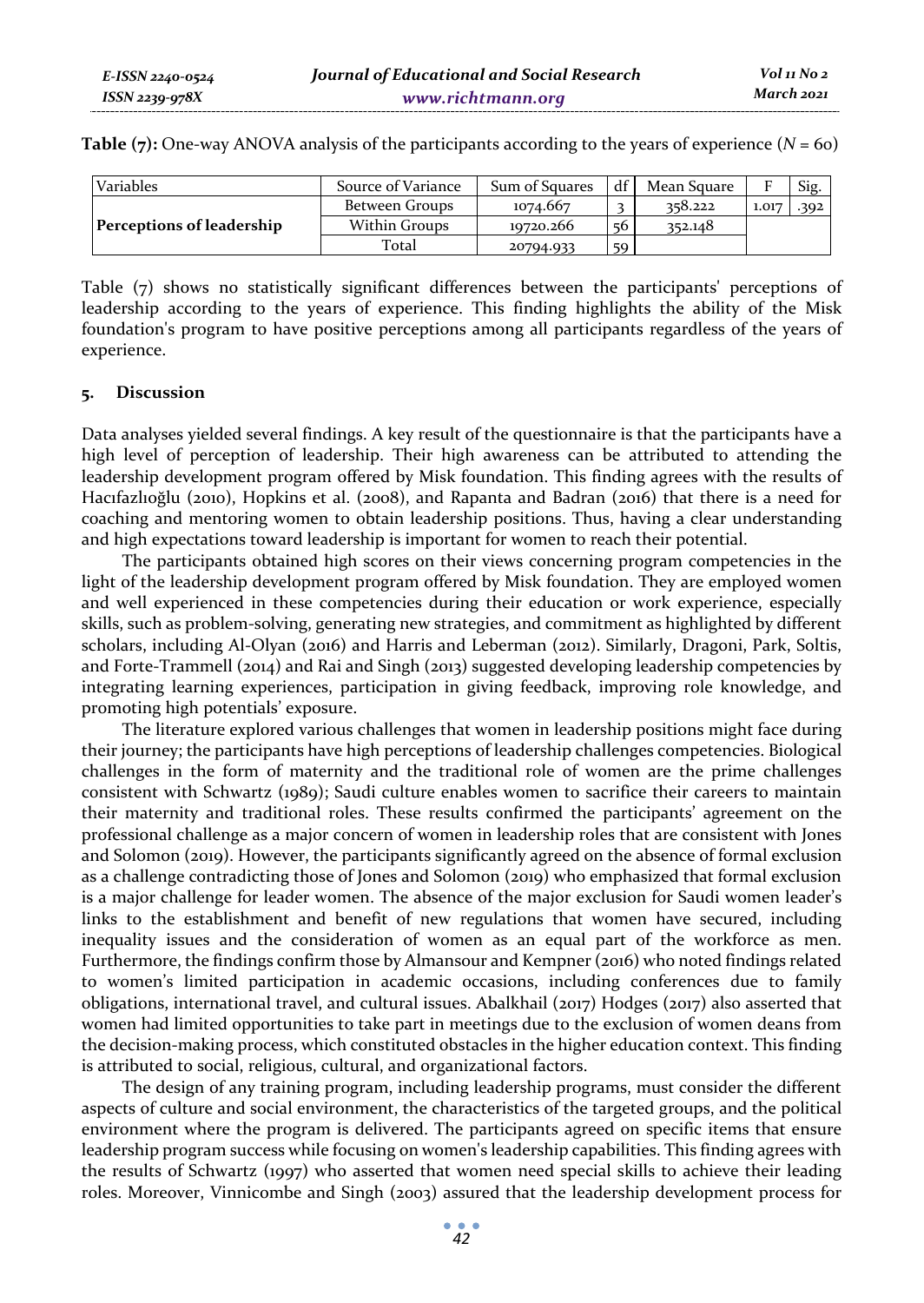| E-ISSN 2240-0524    | Journal of Educational and Social Research | $Vol_{II}$ No 2 |
|---------------------|--------------------------------------------|-----------------|
| $ISSN$ 2239-97 $8X$ | www.richtmann.org                          | March 2021      |
|                     |                                            |                 |

women is not the same as that of men. The participants from the treatment group were also concerned with the clarity of the leadership program's mission, vision, objectives, and enforcing values, supporting the results of Allio (2005) and Trinidad and Normore (2005). Additionally, Krystal and Brue (2016) highlighted that providing experiential learning and network development are essential for leadership program success. The results also agreed with Debebe (2011) who asserted that learning from the shared experiences of female leaders in a safe environment to internalize confidence for successful leaders is an important factor for leadership programs success.

As extensively discussed in the literature, support is a prime factor that helps individuals face and mitigate challenges and overcome barriers that women encounter, including organizational and socioeconomic barriers (Kalaitzi, Cheung, Hiligsmann, Babich, and Czabanowska, 2019). In this study, the participants indicated a higher level of support. They reported that support for their exploration of leadership stems from family, colleagues, and friends as the prime support. However, the participants reported limited or no support from government and private agencies. This finding is consistent with the results of Jones and Solomon (2019). Similarly, The KPMG Women's Leadership Study (2019) found that women who perceived themselves as "smart" and received support from family members, teachers, and female role models were more apt to be successful leaders. This finding is consistent with Hamdan and Al Hattami (2018) and Krause (2017) who asserted that participants' success was due to encouragement and recognition by others.

Since the Saudi Vision 2030 has paid great concern to human power as a major factor in the execution and success of achieving the vision goals, the Saudi government has used massive media sources to announce and introduce the vision to the public locally and internationally. Women, by the support of the Saudi government, are supported through modifying various regulations and wider career opportunities to ensure their participation in the execution of the vision. The participants showed confidence in their abilities to execute the vision explained by their extensive exposure to the vision through not only media but also their careers where they were encouraged to attend the leadership program to help them play their leading roles. Allied to their self-efficacy in achieving the vision, the participants also indicated their ability to contribute and willingness to improve personal, family, and society levels, in addition to confidence in participation and making decisions. This finding agrees with Al Ghamdi (2016) who concluded that female leaders need to be psychologically empowered in Saudi Arabia to be capable of achieving successes and goals. It is also consistent with NcNae and Vali (2015) that reported that cultural support empowers women to trust their abilities and access leadership roles.

#### **6. Recommendations**

In the light of the findings, it is beneficial to support the country's efforts to empower women and develop partnerships with the public as well as private sectors to implement policies that target working women's access to leading positions in all life spheres. Policymakers and stakeholders should address women's needs and help overcome challenges facing women's empowerment and gender equity within the Saudi context. It is important to have partnerships with governmental, international, and national organizations for the sustainable development of leadership. Gender specialists must adopt policies and regulations to grant women more opportunities for education, empowerment, and employment. It is worthwhile if course designers can integrate materials of leadership courses and programs and professional development programs. Leadership training institutions can make use of the results when designing training programs and materials that should consider all areas discussed in the research. Finally, the government should provide training and workshops for men and women in society to raise awareness of women's rights and responsibilities.

The present study utilized the analytical descriptive design to explore employed women's perceptions of leadership in the light of a leadership program. Future research can utilize the quasiexperimental design to investigate the effectiveness of using leadership programs in developing leadership awareness. Implementing mixed-method approach studies that include qualitative and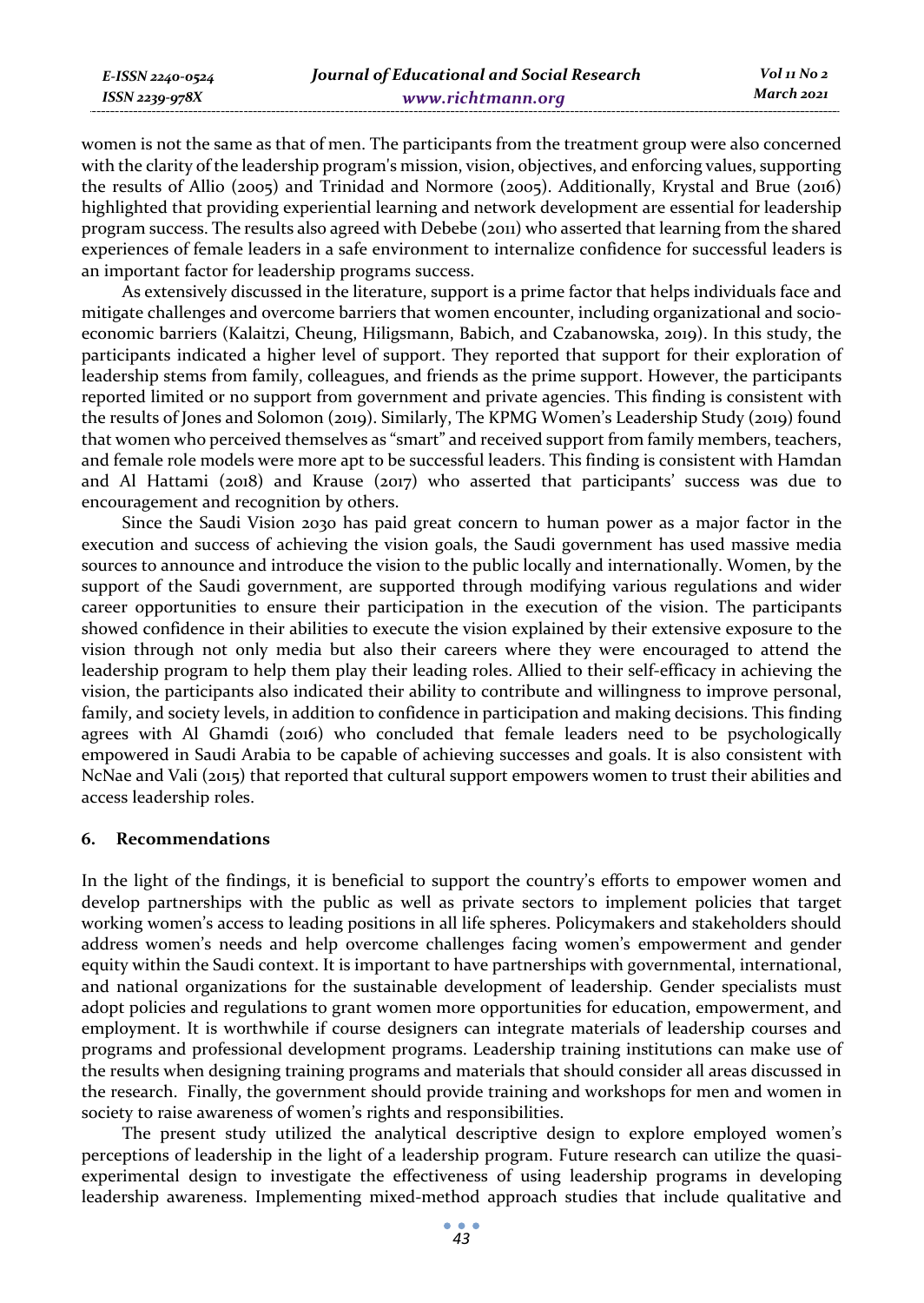*E-ISSN 2240-0524 ISSN 2239-978X*

quantitative instruments and longitudinal studies might increase the generalizability of the results to other contexts. It is also recommended for future studies to expand the domains and themes assessed about leadership to gain valuable data. More research should investigate the impact of the existing leadership programs on the skills and capacities of female leaders who received the training and how does it affect their workplace. A comparative study to compare men's and women's experiences and perceptions is highly recommended. The effect of other demographic variables e.g. gender, age, and education level on perceptions of leadership should be investigated. The author also recommends that the current study be replicated on a larger sample to seek further verification of the findings.

### **7. Conclusion**

To evaluate employed women's expectations and perceptions of leadership, the author applied a questionnaire to 60 employed women that accomplished a leadership development program "Qiyadat" offered by Misk Foundation. The questionnaire was designed to collect data on eight domains: Demographic information, program content, leadership competencies, leadership challenges, source of support, program success requirements, understanding the Saudi vision 2030, and the execution of the Saudi Vision 2030. The findings showed that the participants have high perceptions of leadership due to the leadership development program offered by Misk Foundation. Additionally, there was a positive correlation between the participants' perceptions of leadership and the seven variables of the questionnaire (the leadership program content, leadership competencies, leadership challenges, sources of support, the program success requirements, understanding the Saudi Vision 2030, and execution of the Saudi Vision 2030). The results also indicated that there were no statistically significant differences between the participants in their perceptions of leadership in the light of the women's leadership program offered by Misk Foundation according to the years of experience variable.

Several limitations of the present study were encountered and need to be acknowledged. The study is limited to 60 employed women. The study is also limited by the instrument used for collecting data; the questionnaire as only quantitative data were gathered and analyzed. Since the "Qiyadat" leadership program is one of the principal programs for qualifying leaders in Saudi Arabia, employed women's perceptions of leadership were investigated. Only women participated in this study, so the study is restricted to the female perspective on leadership.

#### **8. Acknowledgment**

The researcher would like to thank the Center for Promising Research in Social Research and Women's Studies and Deanship of Scientific Research at Princess Nourah Bint Abdulrahman University for funding this research project under Grant no. [3807].

# **References**

- Abalkhail, J. (2017). Women and leadership: Challenges and opportunities in Saudi higher education. *Career Development International, 22*(2), 165–83. doi.org/10.1108/CDI-03-2016-0029.
- Akingbola, K. (2013). Resource-based view (RBV) of unincorporated social economy organizations. *Canadian Journal of Nonprofit and Social Economy Research, 4*(1), 66-85.
- Al Alhareth, Y., Al Dighrir, I. & Al Alhareth, Y. (2015). Review of women's higher education in Saudi Arabia. *American Journal of Educational Research 3*(1), 10–15. DOI: 10.12691/education-3-1-3.
- Al-Ahmadi, H. (2011). Challenges facing women leaders in Saudi Arabia. *Human Resource Development International, 14* (2), 149-166. DOI: 10.1080/13678868.2011.558311.
- Al-Asfour, A., Tlaiss, H., Khan, S., & James, R. (2017). Saudi women's work challenges and barriers to career advancement. *Career Development International*, *22*(2), 184–99. doi.org/10.1108/CDI-11-2016-0200.
- Al Ghamdi, A. (2016). *The empowerment of academic women leaders at Saudi universities and its relationship to their administrative creativity* (Doctoral dissertation, Western Michigan University, Michigan). Retrieved from https://scholarworks.wmich.edu/dissertations/2484/.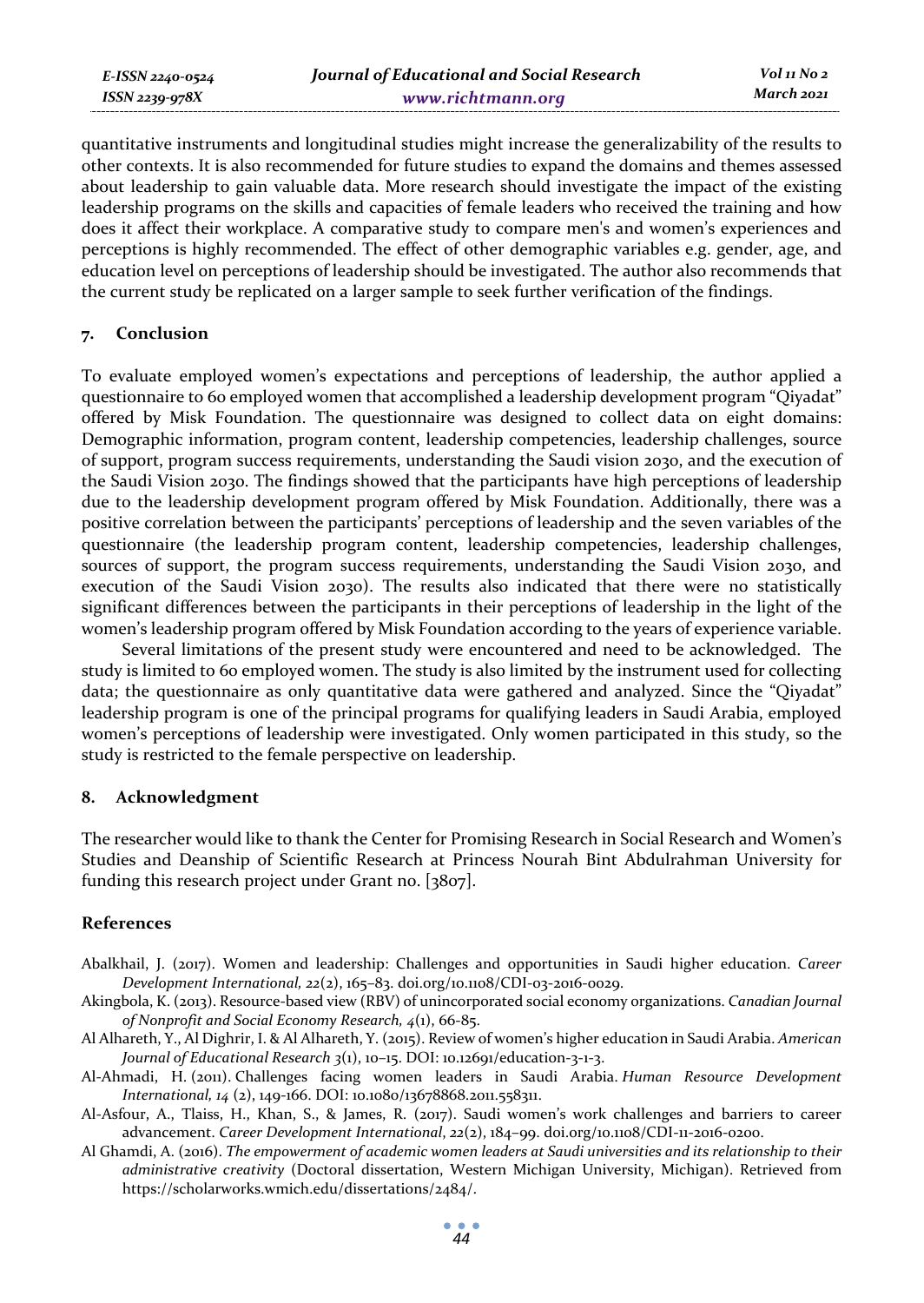- Allio, R.J. (2005). Leadership development: Teaching versus learning. *Management Decision*, 43 (7/8), 1071-1077. Doi.org/10.1108/00251740510610071.
- Almansour, S. & Kempner, K. (2016). The role of Arab women faculty in the public sphere. *Studies in Higher Education, 41*(1), 874–86. DOI: 10.12691/education-5-9-11.
- Almenkash, S., Abdulaziz, M., Shaman, A., Haijan, A., and Dagsh, N. (2007). *The issue of management women/men in higher education institutions for girls*. Riyadh: King Abdullah Institute for Research Consultancy Studies.
- Al-Olyan, M. (2016). *Competency of women leaders and its relation to human resources management from the viewpoint of females employees of King Faisal Specialist Hospital and Research Centre in Riyadh* (Master's thesis). Naif Arab University for Security Sciences, Riyadh, KSA.
- Alomair, M. (2015). Female leadership capacity and effectiveness: A critical analysis of the literature on higher education in Saudi Arabia. *International Journal of Higher Education, 4*(4), 81–93. Doi:10.5430/ijhe.v4n4p81.
- Alotaibi, F., Cutting, R. & Morgan, J. (2017). A critical analysis of the literature in Women's leadership in Saudi Arabia. *International Journal of Business Administration and Management Research, 3* (1), 29-36.DOI: 10.24178/ijbamr.2017.3.1.29.
- Al-Shamrani, M. (2015). *An empirical study of male and female leadership styles in a segregated work environment in the Kingdom of Saudi Arabia* (Doctoral dissertation). University of Hull, Hull, UK.
- Al-Sudairy, H. (2017). *Modern woman in the Kingdom of Saudi Arabia: Rights, challenges and achievements*. Newcastle-upon-Tyne: Cambridge Scholars Publishing.
- Alwazzan, L. & Al-Angari, S. (2020). Women's leadership in academic medicine: a systematic review of extent, condition and interventions. *BMJ Open*, 10, e032232. doi: 10.1136/bmjopen-2019-032232.
- Creswell, J. (2013). *Qualitative inquiry and research design: Choosing among five approaches* (3<sup>rd</sup> ed.). Thousand Oaks, CA: Sage Publications, Inc.
- Cook, S. (2012). Women presidents: Now 26.4% but still underrepresented. *Women in Higher Education, 21*(5), 1-3. https://doi.org/10.1002/whe.10322.
- Dannels, S., Yamagata, H., McDade, S., Chuang, Y., Gleason, K., McLaughlin, J.,… Morahan, P. (2008). Evaluating a leadership program: A comparative, longitudinal study to assess the impact of the Executive Leadership in Academic Medicine (ELAM) Program for Women. *Academic Medicine, 83* (5), 488-495. Doi: 10.1097/ACM.0b013e31816be551.
- Debebe, G. (2011). Creating a safe environment for women's leadership transformation. *Journal of Managerial Education, 35*(5), 679-712. doi:10.1177/1052562910397501.
- Dragoni, L., Park, H., Soltis, J., & Forte-Trammell, S. (2014). Show and tell: How supervisors facilitate leader development among transitioning leaders. *Journal of Applied Psychology, 99*(1), 66-86. doi:10.1037/a0034452
- Ehrhart, M. & Klein, K. (2001). Predicting follower preferences for charismatic leadership: The influence of follower values and personality. *Leadership Quarterly, 12*(2), 153-179.
- Ely, R., Ibarra, H. & Kolb, D. (2011). Taking gender into account: Theory and design for women's leadership programs. *Academy of Management Learning & Education, 10*(3), 474-493. doi:10.5465/amle.2010.0046.
- General Authority for Statistics. (2019). *Labor market bulletin methodology*. Saudi Arabia: General Authority for Statistics.
- Hacıfazlıoğlu, Ö. (2010). Entry and transition to academic leadership: Experiences of women leaders from Turkey and the U.S. *Educational Sciences: Theory & Practice,* 10 (4), 2257-2273.
- Hamdan, A. & Al Hattami, A. (2018). The impact of a leadership program on Saudi University students: Perception of leadership skills. *Journal of Education and Learning, 12* (2), 253-261.DOI.10.11591/edulearn.v12i2.5840.
- Hamdar, B., Massoud, R. & Farha, G. (2013). Female leadership: An exploratory research from Lebanon. *American Journal of Scientific Research, 86*, 28-52.
- Harris, C. & Leberman, S. (2012). Leadership development for women in New Zealand universities: Learning from the New Zealand Women in Leadership Program. *Advances in Developing Human Resources*, *14* (1), 28-44. Doi.org/10.1177/1523422311428747.
- Hodges, J. (2017). Cracking the walls of leadership: Women in Saudi Arabia. *Gender in Management: An International Journal, 32*(1), 34–46. DOI: 10.1108/GM-11-2015-0106.
- Hopkins, M., O'neil, D., Passarelli, A. & Bilimoria, D. (2008). Women's leadership development strategic practices for women and organizations. *Consulting Psychology Journal: Practice and Research*, *60* (4), 348-365. Doi.org/10.1037/a0014093.
- Howard, E. (2019). *Effective support for women's leadership in the Pacific: Lessons from the evidence*. USA: Department of Pacific Affairs.
- Jones, M. & Solomon, J. (2019). Challenges and supports for women conservation leaders. *Conservation Science and Practice*, *1* (6), 1-11. Doi.org/10.1111/csp2.36.